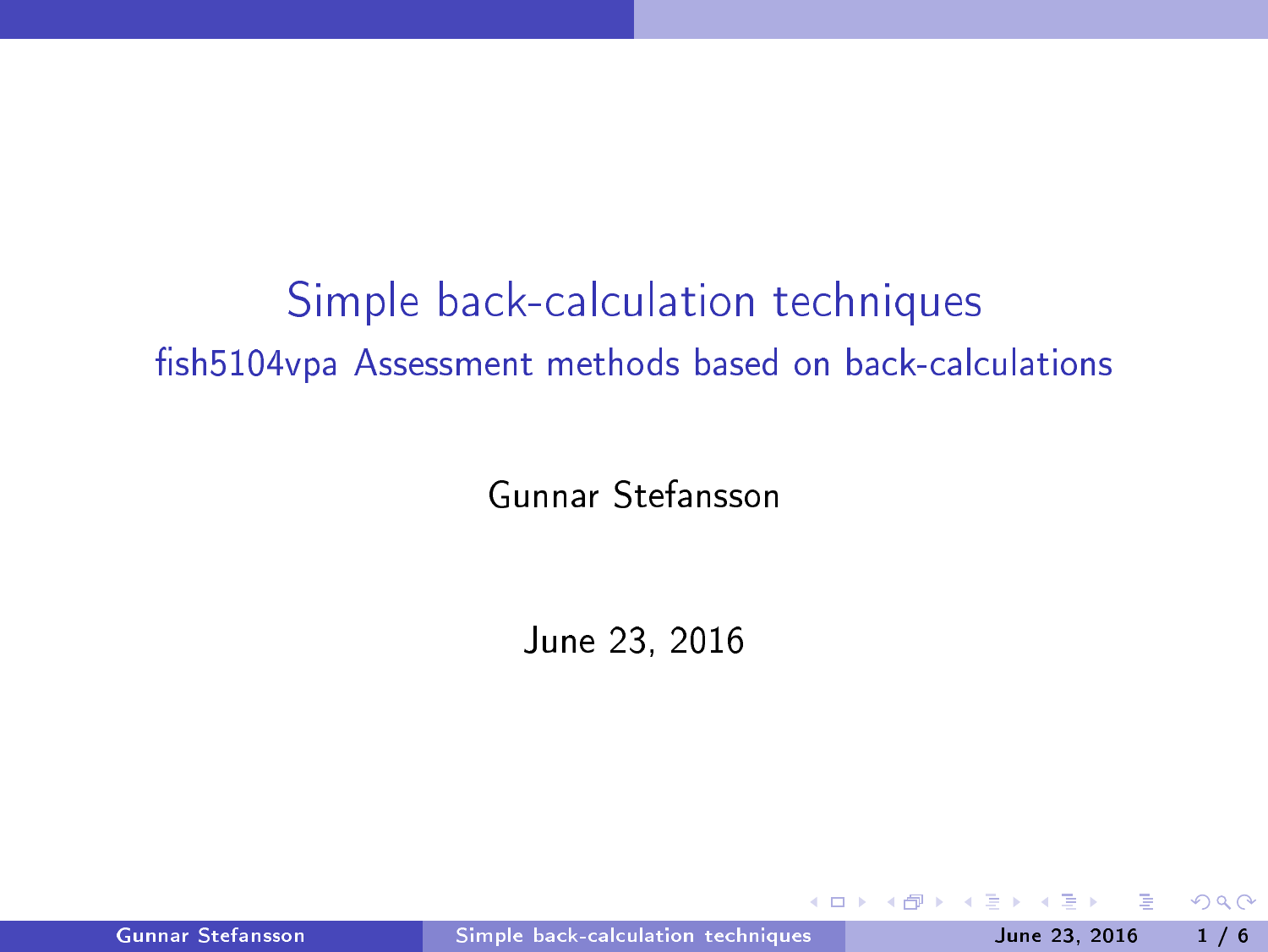## Backcalculating assessment methods background

Several back-calculation methods are available For example:

- VPA (virtual population analysis): Gives (historical) stock size in numbers
- $\bullet$  Cohort analysis and other variations: Different approximations
- <span id="page-1-0"></span>o "Tuning" with survey indices: Gives current abundance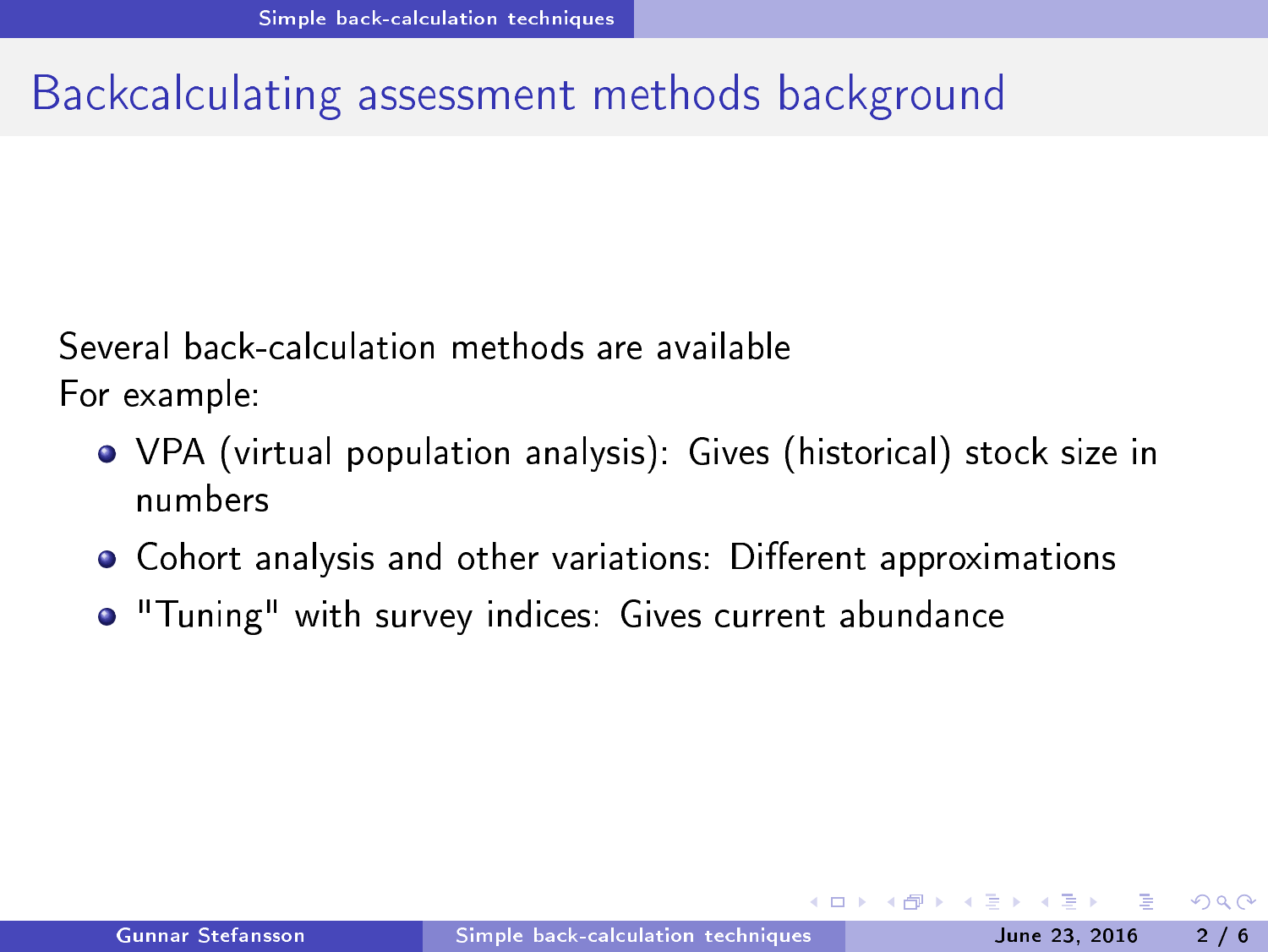### Exceedingly simple stock assessments

 $VPA = Virtual Population Analysis$  $\mathbf{V}$  and  $\mathbf{V}$  and  $\mathbf{V}$  and  $\mathbf{V}$  and  $\mathbf{V}$  and  $\mathbf{V}$  and  $\mathbf{V}$  and  $\mathbf{V}$  and  $\mathbf{V}$  and  $\mathbf{V}$  and  $\mathbf{V}$  and  $\mathbf{V}$  and  $\mathbf{V}$  and  $\mathbf{V}$  and  $\mathbf{V}$  and  $\mathbf{V}$  and  $\mathbf{V}$  and

Start with simplified VPA Start with simplicity  $\mathbb{R}^n$  and  $\mathbb{R}^n$  are the simplicity of  $\mathbb{R}^n$  . The simplicity of  $\mathbb{R}^n$ 

- o no differential equations
- fishing not concurrent with natural mortality shing not on
urrent with natural mortality

Assumptions:

- 18% natural mortality
- <span id="page-2-0"></span>• Entire cohort caught in the last year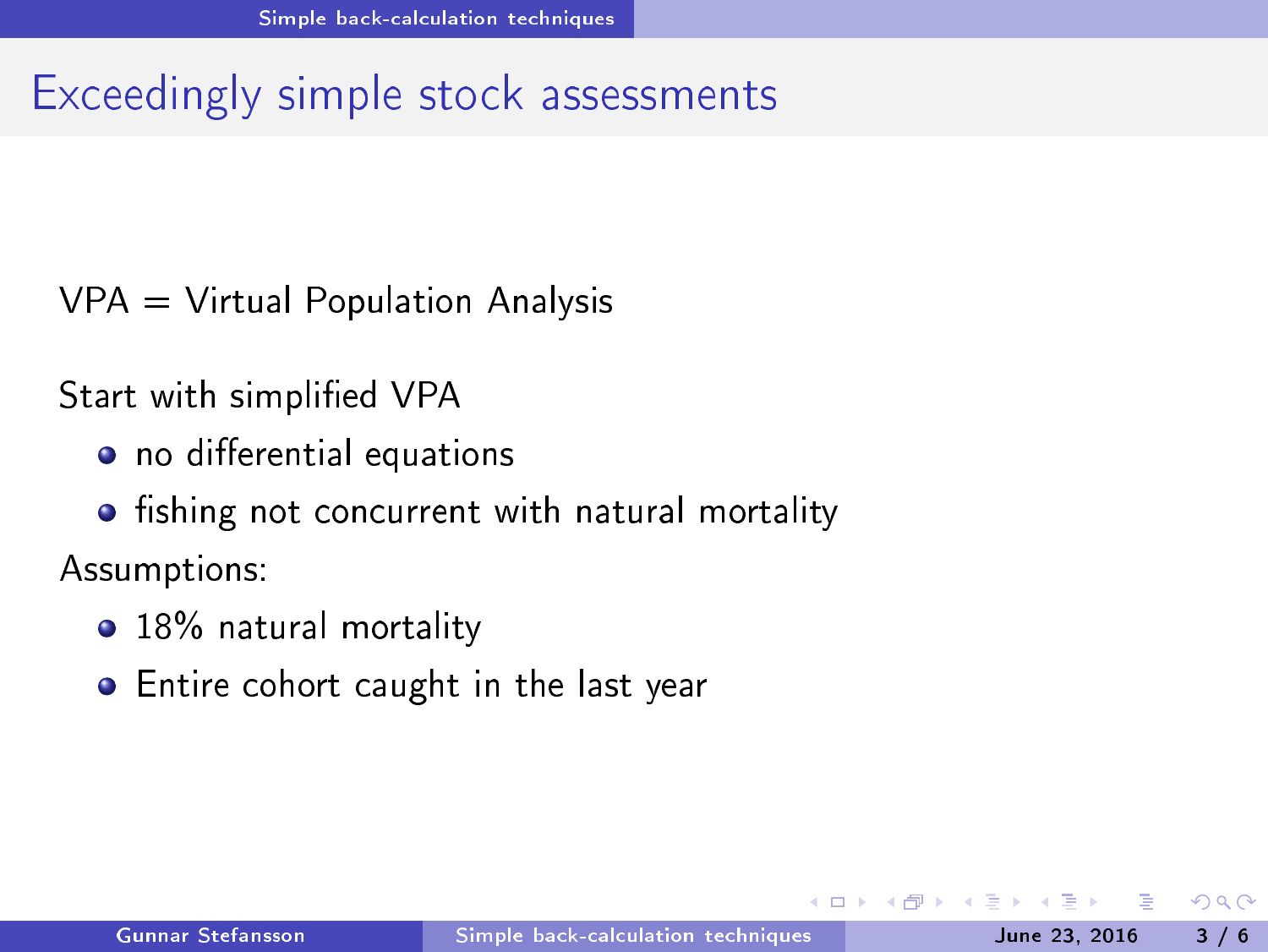### Simple back-calculation: one year

#### $1987$  = previous year  $1987$  and  $1987$  and  $1987$  and  $1987$  and  $1987$  and  $1987$  and  $1987$  and  $1987$  and  $1987$  and  $1987$  and  $1987$  and  $1987$  and  $1987$  and  $1987$  and  $1987$  and  $1987$  and  $1987$  and  $1987$  and  $1987$  and  $1987$  and

- $\bullet$  catch = 46 thousand fish
- stock (cohort) size before catch in last year = catch = 46 thousand stock (at the stock of the stock of the stock of the stock of the stock of the stock of the stock of the stock fish
- stock (cohort) size at beginning of year = stock (cohort) size before catch  $\div$  0.82
- <span id="page-3-0"></span> $\bullet$  N = 46  $\div$  0.82 = 56 thousand fish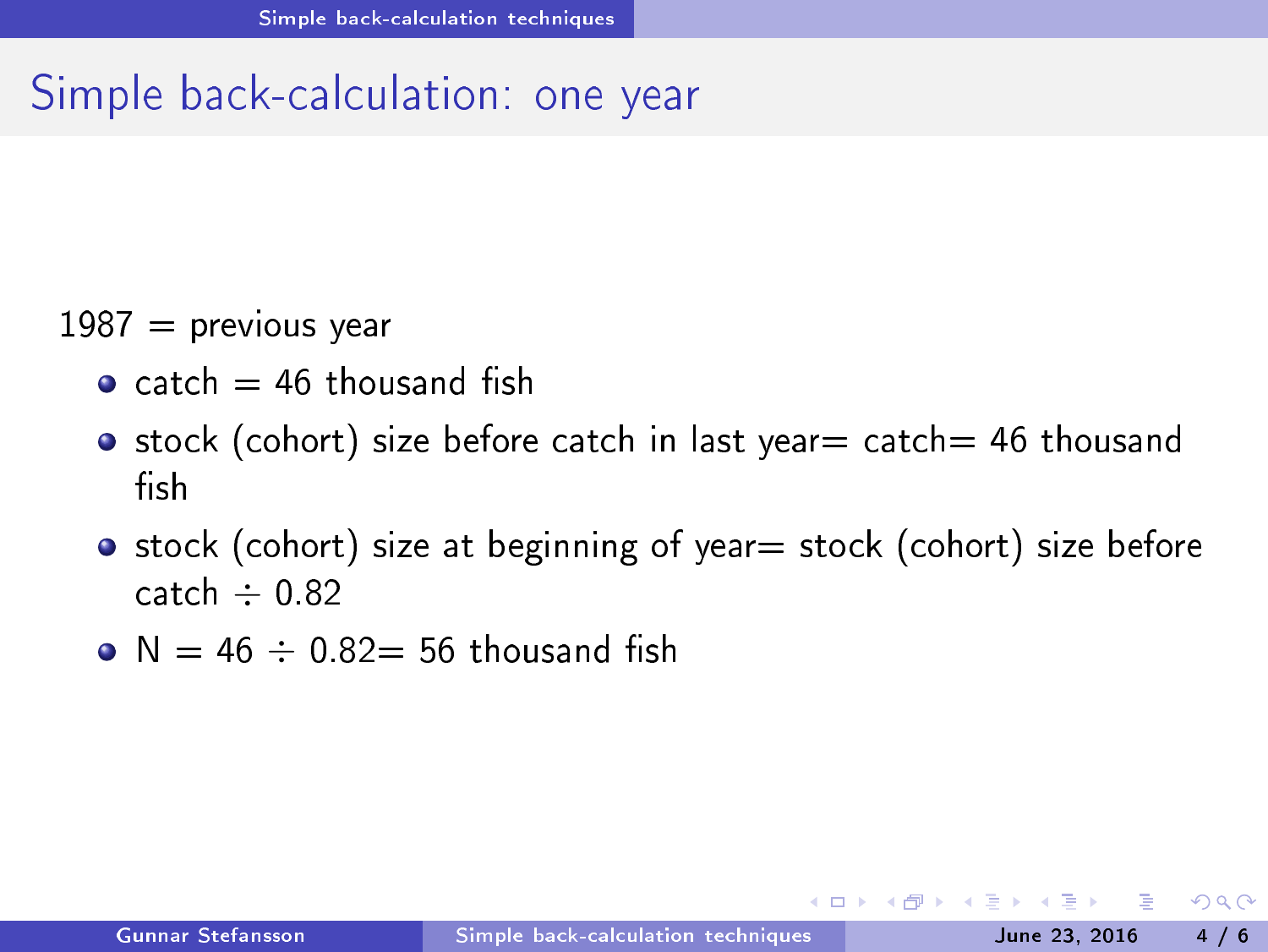# Simple backcalculation - full cohort

| Year | Age | Catch | р   | Cohort size |
|------|-----|-------|-----|-------------|
| 1987 | 13  | 46    | 100 | 56          |
| 1986 | 12  | 103   | 64  | 194         |
| 1985 | 11  | 217   | 52  | 501         |
| 1984 | 10  | 512   | 50  | 1235        |
| 1983 | 9   | 2054  | 62  | 4011        |
| 1982 | 8   | 7666  | 65  | 14241       |
| 1981 | 7   | 12710 | 47  | 32867       |
| 1980 | 6   | 15119 | 31  | 58519       |
| 1979 | 5   | 13772 | 19  | 88160       |
| 1978 | 4   | 16286 | 15  | 127375      |
| 1977 | 3   | 2614  | 2   | 158523      |

Example: Simple back-calculations for a cohort of cod in Icelandic waters, starting at age 13 and going backwards to the start of the fishery. The assumption of catching the entire cohort in the last year can easily be remedied.

<span id="page-4-0"></span>**◆ ロ ▶ → イ 冊**